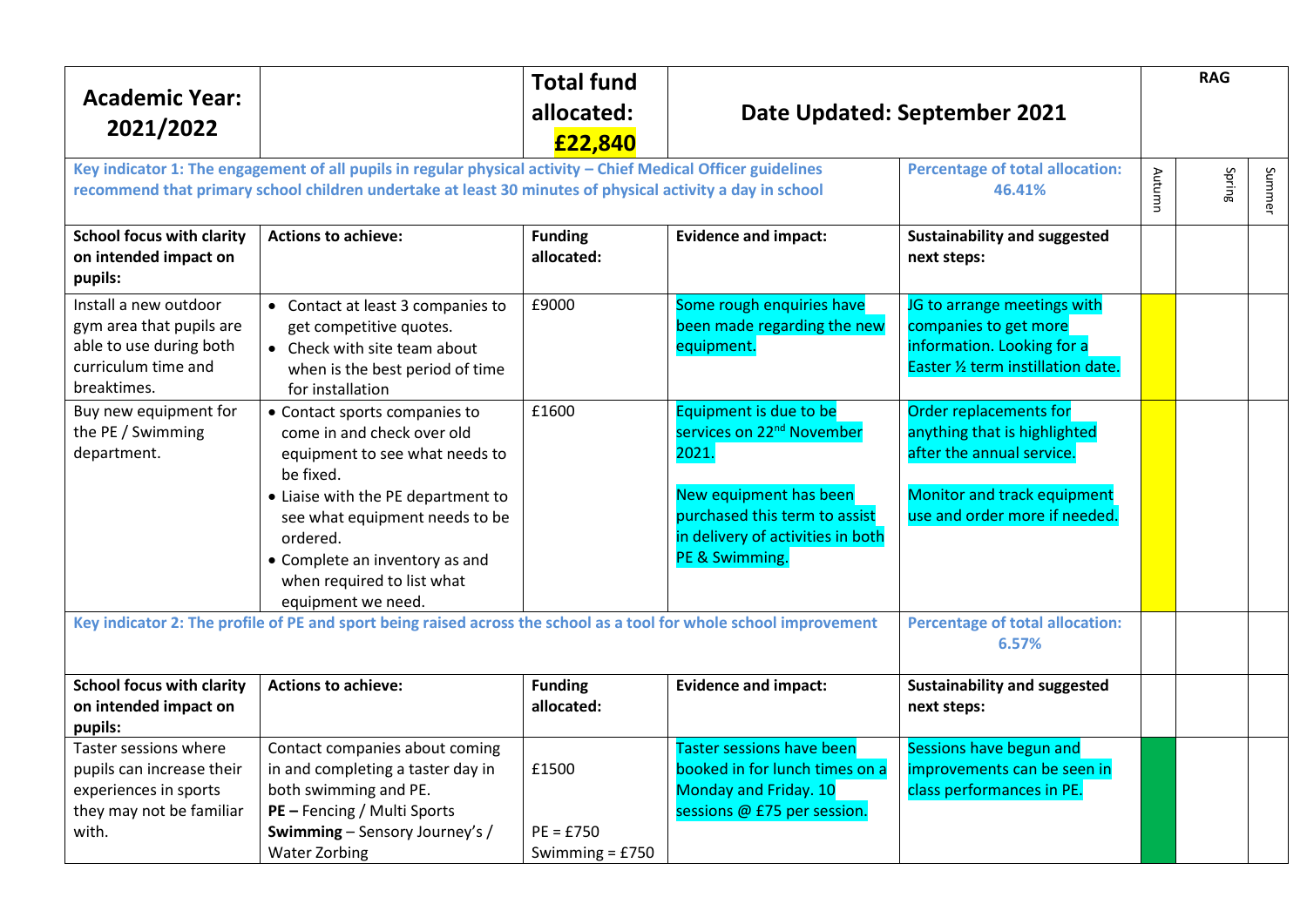| Key indicator 3: Increased confidence, knowledge and skills of all staff in teaching PE and sport                                                 |                                                                                                                                                                                                                                                                                                                                                                                                                                                                                                                                                                                                                                                                                                                                                                                                                                                                                                                                                                                                                                                           |                              | <b>Percentage of total allocation:</b><br>8.67%                                                                                                                                                                                                                    |                                                                       |  |  |
|---------------------------------------------------------------------------------------------------------------------------------------------------|-----------------------------------------------------------------------------------------------------------------------------------------------------------------------------------------------------------------------------------------------------------------------------------------------------------------------------------------------------------------------------------------------------------------------------------------------------------------------------------------------------------------------------------------------------------------------------------------------------------------------------------------------------------------------------------------------------------------------------------------------------------------------------------------------------------------------------------------------------------------------------------------------------------------------------------------------------------------------------------------------------------------------------------------------------------|------------------------------|--------------------------------------------------------------------------------------------------------------------------------------------------------------------------------------------------------------------------------------------------------------------|-----------------------------------------------------------------------|--|--|
| <b>School focus with clarity</b><br>on intended impact on<br>pupils:                                                                              | <b>Actions to achieve:</b>                                                                                                                                                                                                                                                                                                                                                                                                                                                                                                                                                                                                                                                                                                                                                                                                                                                                                                                                                                                                                                | <b>Funding</b><br>allocated: | <b>Evidence and impact:</b>                                                                                                                                                                                                                                        | Sustainability and suggested<br>next steps:                           |  |  |
| Increase staff training<br>and knowledge to have a<br>positive impact on target<br>setting for students to<br>make progress with in<br>each unit. | Cover staff for PPM meetings.<br>JG has taken up a new role in<br>school and has free periods where<br>he can meet with staff more<br>frequently and therefore costs for<br>PPM's will be lower for data<br>drops 1 & 2. JG's role ends after<br>data drop 1 & 2 so higher PPM<br>costs will be incurred for data<br>drop 3 (lower than 2020 / 2021<br>costings).<br>• Contact reputable companies<br>who can supply coaches who can<br>deliver high quality PE lessons to<br>cover staff in meetings.<br>Data Drops 1 & 2<br>• £180 per day for 1 coach to come<br>in and cover.<br>· PPM's completed over 3 days<br>with 2 staff off timetable for 1/2 a<br>day each to meet with $JG = £180$<br>per day<br>$\bullet$ £180 x 3 days of cover = £540 per<br>data drop 1 & 2.<br>• Data drop $1 & 2 \text{ cost} = £1080$ .<br>Data Drop 3<br>• £360 per day for 2 coaches to<br>come in and cover for 2 days.<br>• JG to meet with 2 staff members<br>per day with staff coming off<br>timetable for $\frac{1}{2}$ day each = £720<br>over 2-day period. | £1980                        | Cover for December (14 <sup>th</sup> , 15 <sup>th</sup><br>& 16th) has already been<br>booked and this will enable<br>Teachers time to discuss the<br>impact PE is having on pupils<br>and get an accurate<br>representation of pupils<br>attainment levels in PE. | Book in coaches for PPM's that<br>will be completed in March<br>2022. |  |  |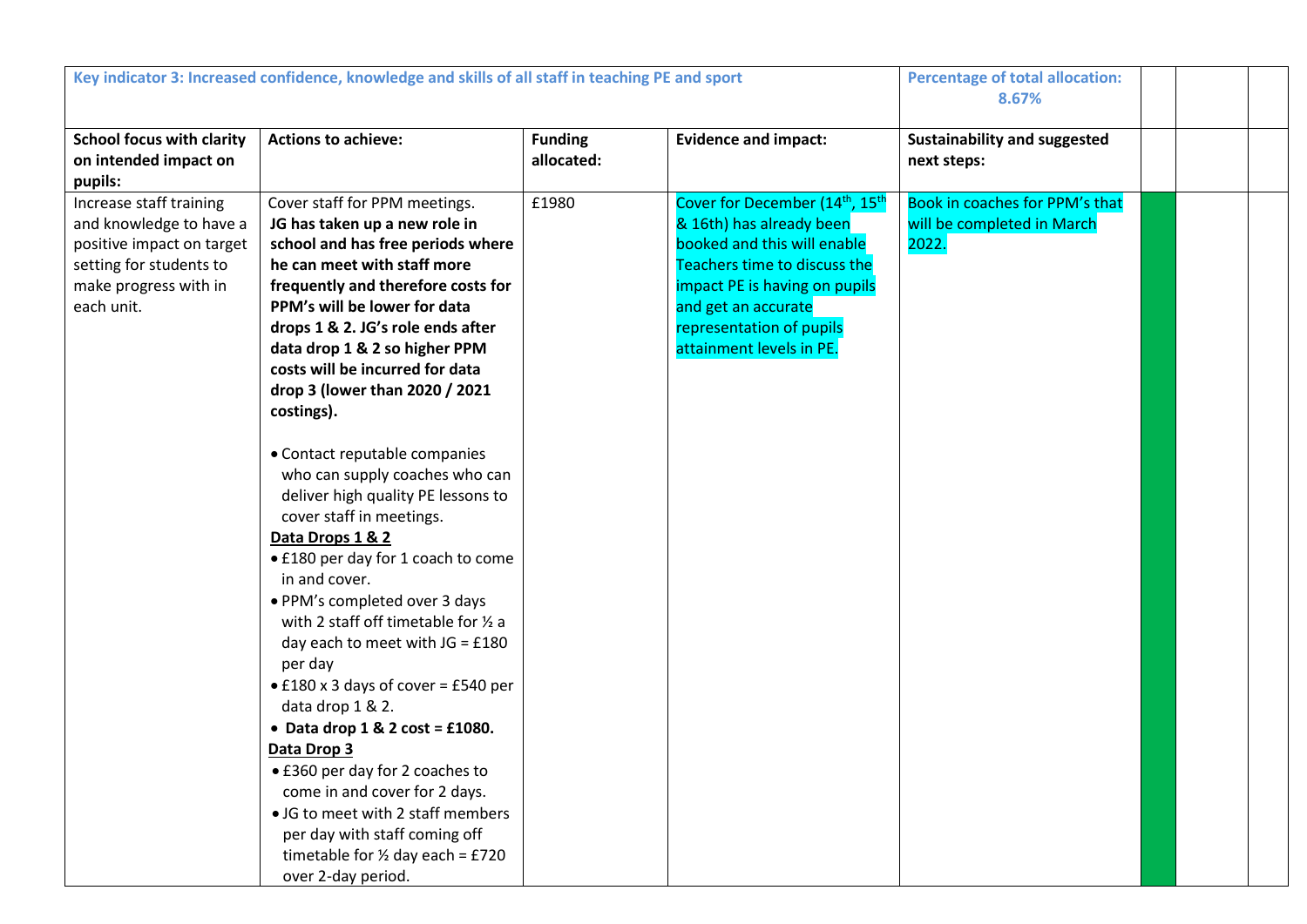|                                  | • 1 coach to come in and cover JG                                                             |                    |                                    |                                        |  |  |
|----------------------------------|-----------------------------------------------------------------------------------------------|--------------------|------------------------------------|----------------------------------------|--|--|
|                                  | for 1 day so he can analyse and                                                               |                    |                                    |                                        |  |  |
|                                  | create relevant data reports =                                                                |                    |                                    |                                        |  |  |
|                                  | £180.                                                                                         |                    |                                    |                                        |  |  |
|                                  | • Data drop 3 cost = £900                                                                     |                    |                                    |                                        |  |  |
|                                  | Key indicator 4: Broader experience of a range of sports and activities offered to all pupils |                    |                                    | <b>Percentage of total allocation:</b> |  |  |
|                                  |                                                                                               | 29.07%             |                                    |                                        |  |  |
|                                  |                                                                                               |                    |                                    |                                        |  |  |
| <b>School focus with clarity</b> | <b>Actions to achieve:</b>                                                                    | <b>Funding</b>     | <b>Evidence and impact:</b>        | <b>Sustainability and suggested</b>    |  |  |
| on intended impact on            |                                                                                               | allocated:         |                                    | next steps:                            |  |  |
| pupils:                          |                                                                                               |                    |                                    |                                        |  |  |
| Increase participation in        | Organise with little musketeers                                                               | £5440              | There will be no opportunity       | Re allocate funding if after           |  |  |
| extracurricular activities       | who can come in and extend pupils                                                             | (£750 used for     | to resume after school for Nov     | school clubs continue to not go        |  |  |
| in the school by running         | learning through PE in an after-                                                              | lunch clubs Nov -  | - Dec. However, lunch clubs        | ahead.                                 |  |  |
| after school clubs               | school environment.                                                                           | Dec 21. = $£4,690$ | are still able to be run.          |                                        |  |  |
|                                  |                                                                                               | remaining for      | Therefore, extra lunch clubs       |                                        |  |  |
|                                  | Sessions will be booked every                                                                 | when after school  | will be run on a Monday &          |                                        |  |  |
|                                  | Thursday & Friday after school                                                                | clubs can          | Thursday in November &             |                                        |  |  |
|                                  | starting after Oct 1/2 term.                                                                  | resume).           | December (10 sessions @ £75        |                                        |  |  |
|                                  |                                                                                               |                    | per session)                       |                                        |  |  |
|                                  | Each session will cost £85 and will                                                           |                    |                                    |                                        |  |  |
|                                  | run for a total of 64 sessions (32 on                                                         |                    |                                    |                                        |  |  |
|                                  | Thursday & 32 on Friday)                                                                      |                    |                                    |                                        |  |  |
| Primary groups to                | Rock climbing has been identified                                                             | £1200              | Sessions have been booked          | Monitor the success of the             |  |  |
| experience and access            | as a viable activity for pupils.                                                              |                    | with YMCA                          | groups with possibility of             |  |  |
| community settings               | Make contact with venue to book                                                               |                    |                                    | increasing funding for 2022 /          |  |  |
| which encourage and              | sessions @ £60 per session with                                                               |                    |                                    | 2023.                                  |  |  |
| stimulate movement.              | the school receiving 1 free session                                                           |                    |                                    |                                        |  |  |
|                                  | for every 4 sessions that are                                                                 |                    |                                    |                                        |  |  |
|                                  | booked.                                                                                       |                    |                                    |                                        |  |  |
|                                  | 20 sessions booked @ £60                                                                      |                    |                                    |                                        |  |  |
|                                  | 5 free sessions = 25 sessions total.                                                          |                    |                                    |                                        |  |  |
|                                  | Key indicator 5: Increased participation in competitive sport                                 |                    |                                    | <b>Percentage of total allocation:</b> |  |  |
|                                  |                                                                                               |                    |                                    | 7.44%                                  |  |  |
| <b>School focus with clarity</b> | <b>Actions to achieve:</b>                                                                    | <b>Funding</b>     | <b>Evidence and impact:</b>        | <b>Sustainability and suggested</b>    |  |  |
| on intended impact on            |                                                                                               | allocated:         |                                    | next steps:                            |  |  |
| pupils:                          |                                                                                               |                    |                                    |                                        |  |  |
| To be able to increase           | Fixtures Sectary to arrange                                                                   | £1700              | <b>PMLD sessions have not been</b> | Possibility of creating a virtual      |  |  |
|                                  |                                                                                               |                    |                                    |                                        |  |  |